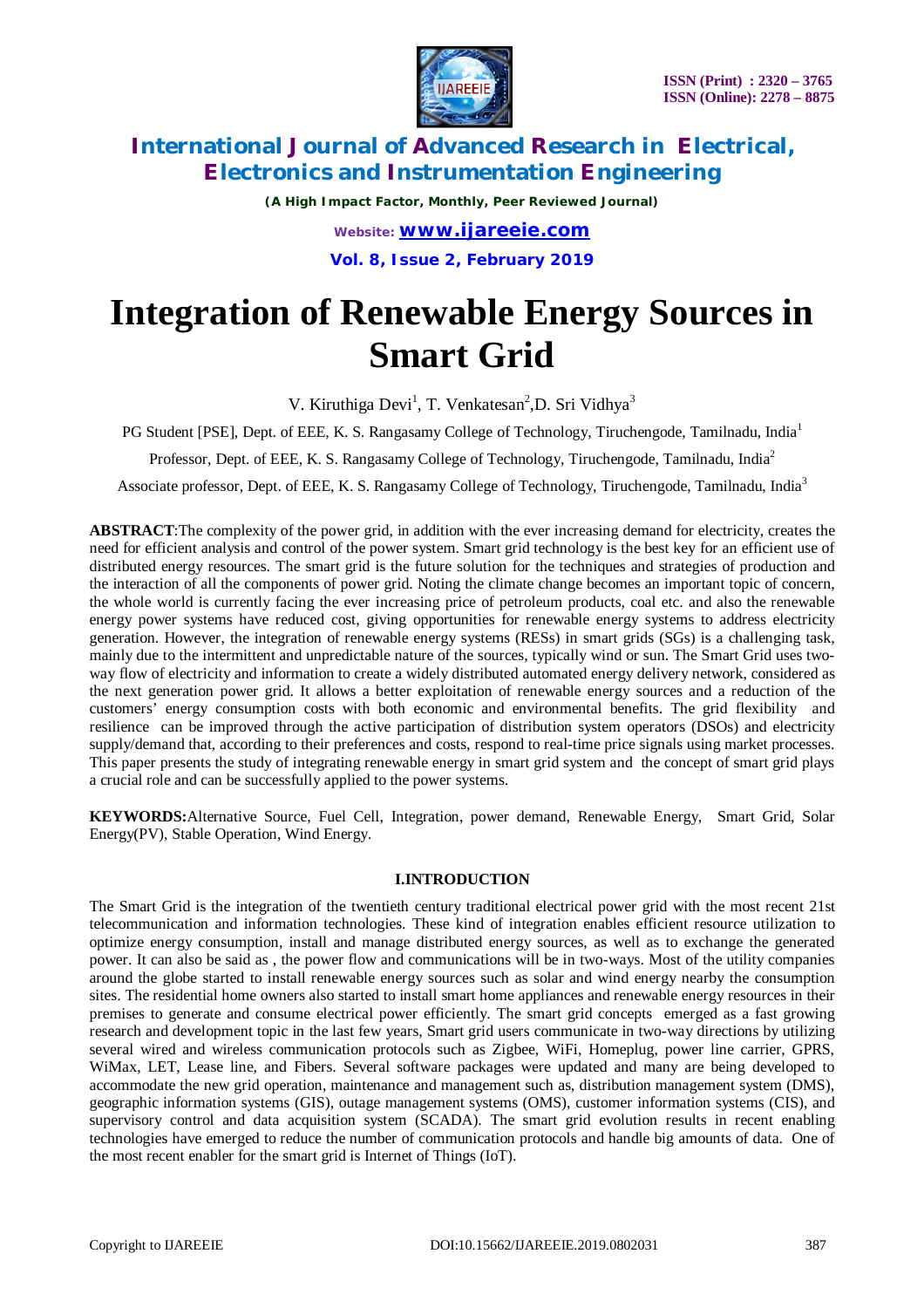

*(A High Impact Factor, Monthly, Peer Reviewed Journal)*

*Website: [www.ijareeie.com](http://www.ijareeie.com)*

### **Vol. 8, Issue 2, February 2019**

Now a Days, the integration of large amounts of renewable energy systems (RESs) with the grid is widely studied by many researchers, but only few of them address these problems in connection with a consumers' potential participation to the electricity market or analyse the additional balancing costs due to intermittent and partially predictable availability of RESs. On the other hand, continuous changes of power system generation capacity impose significant energy reserves, imported energy, and the use of efficient storage systems, thus higher costs.

### **II.COMPARISON OF TRADITIONAL GRID VERSUS SMART GRID**

Traditional grid includes centralized power generation, and at the distribution level unidirectional power flow and weak market integration. Centralized and distributed power generations produced considerably by renewable energy sources are included in smart grid. They integrate distributed and active resources (i.e. loads, generation, storages and electricity vehicles) into energy markets and power systems. Smart grid is the electricity network that smartly integrates producers and consumers to efficiently deliver electricity which is sufficiently capable and coverage area accessible, safe, economic, reliable, efficient, and sustainable. Smart grid development tends to be driven by one of the two principal visions for enhancing electric power interactions for both utilities and end use customers. The fast growing installations of non-conventional energy resources require a coordinated and joint effort from the planning stage all the way down to the electronic devices basically used for power generation, distribution, storage purpose and consumption.

### **III.OBJECTIVES**

The utilization of renewable energy sources in smart grid system has been increasing in recent years. The question for cleaner, green and more reliable energy sources has considerable implications to the existing power transmission and distribution system. The power is generated in bulk and distributed to the large load centers via the transmission lines, traditionally. The transformation of power was always one way, which is from the utilities to the consumers. The renewable energy sources cannot support the entire grid by themselves immediately for future. So the main grid acting as auxiliary power sources have to be connected to thus reducing the overall burden on the primary power generation units. The renewable energy sources could also be employed to serve load units totally isolated from the main grid. The objectives of the proposed methodology are as follows:

- To integrate the various renewable energy sources
- To deliver the growing power demand
- To minimize the increased complexity of power grids
- To increase the effectiveness of power grid
- Energy production cost minimization

### **IV.PROPOSED METHODOLOGY**

The proposed method integrates the renewable energy sources like wind, solar power, Fuel Cell and supplies the power to the load. The load is supplied by integrated renewable energy source i.e. the supply from wind and solar PV. In addition the load can also be supplied by the AC grid. Fig. 1 shows the block diagram of proposed methodology.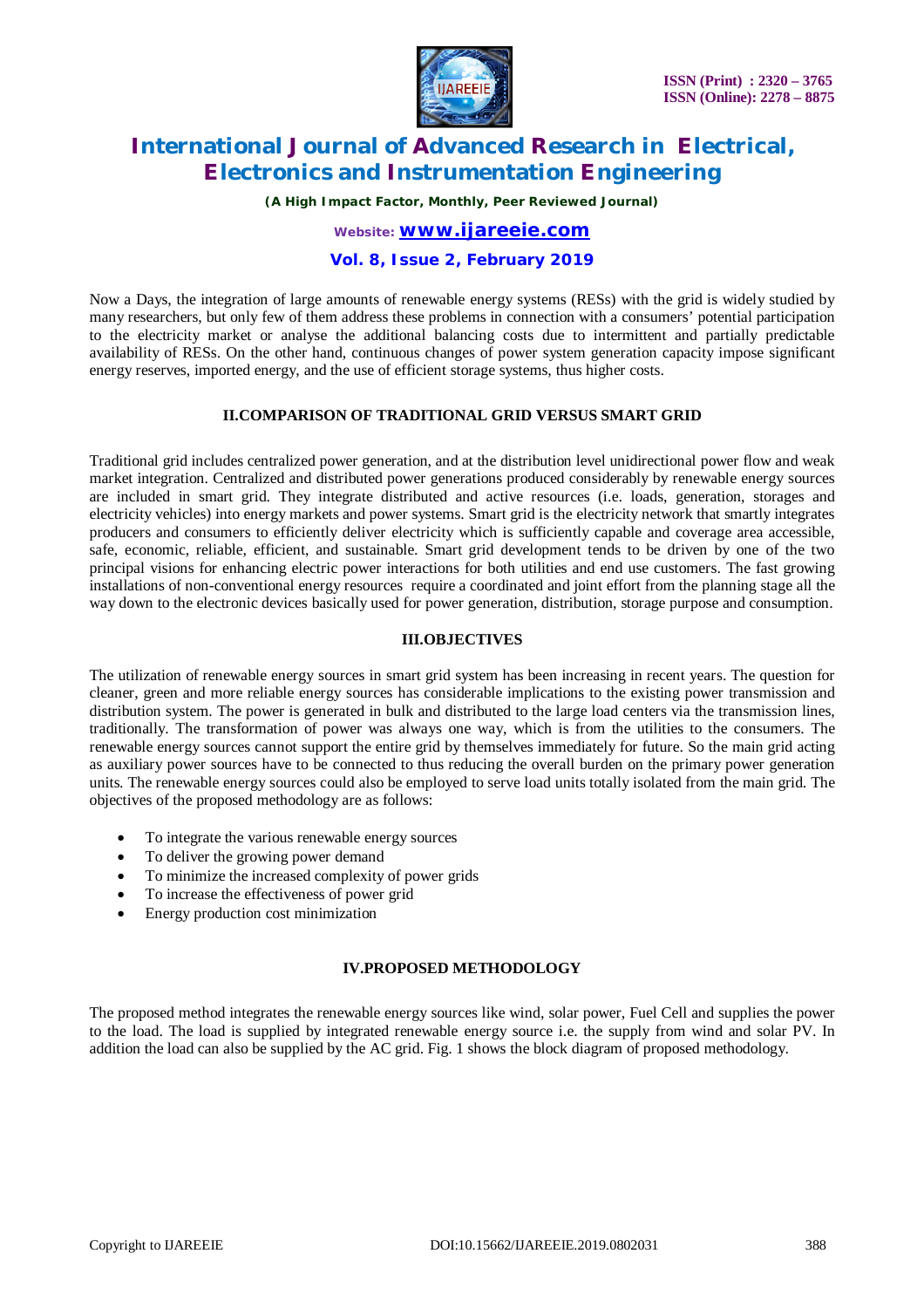

*(A High Impact Factor, Monthly, Peer Reviewed Journal)*

*Website: [www.ijareeie.com](http://www.ijareeie.com)*

**Vol. 8, Issue 2, February 2019**



Fig. 1 Block Diagram of Proposed Methodology

The end users need not only be passive consumers in Distributed generation (DG), but they can be active suppliers to the grid. DG is an alternative which is not only gathering momentum but can also playing an important role in meeting the ever increasing power demands by using an alternative source of energy like photovoltaic, wind, fuel cells, etc.. The need of integrating the renewable energy into power system is to minimize the environmental impact on conventional plant. Smart grid plays a major role here. The main objective of smart grid is to promote active customer participation and decision making as well as to create the operation environment in which both utilities and consumers can interact with each other. The users can influence utilities by providing DG sources such as photovoltaic modules or energy storage devices at the point of use, and reacting pricing signals in smart grid. Additionally, utilities can improve reliability through the demand response programs, adding DG or energy storage at substations, and providing control automation to the grid.

### **V. SIMULATION OF PROPOSED METHODOLOGY**

The MATLAB model of the proposed model is shown as Fig. 2. It consists of renewable energy sources like wind and solar PV system addition to the AC source. The load is supplied mainly by the renewable energy sources. Incase if it fails, the load is supplied by the AC grid. These operations are performed with the help of Model Predictive Controller algorithm (MPC).Here, wind source is connected to bridge rectifier and the outputs of bridge rectifier are connected to the DC-DC buck boost converter. The other sources solar and fuel cell are connected to DC-DC buck boost converter. Finally, the three sources are connected to the DC grid. Then DC source is connected to the Voltage Source Inverter. The output of VSI and AC source are connected to AC grid. Through AC grid the load takes the supply according to need.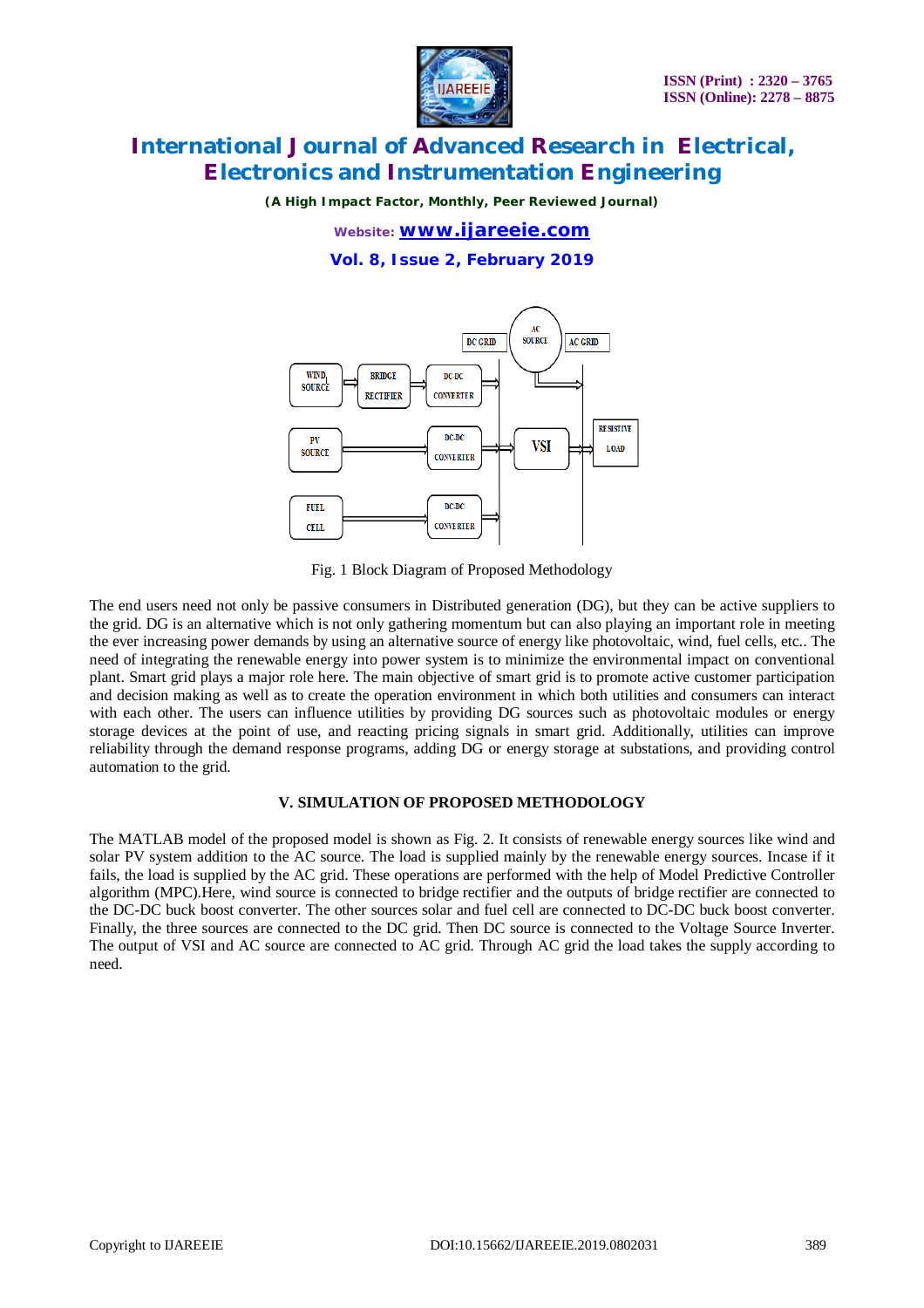

*(A High Impact Factor, Monthly, Peer Reviewed Journal)*

*Website: [www.ijareeie.com](http://www.ijareeie.com)*

**Vol. 8, Issue 2, February 2019**



Fig. 2 Proposed Simulink Model

The load here considered is a resistive load. If the supply from the renewable energy sources not meets the demand, the load can fetch power from the ac grid. The load can also be supplied by both renewable energy source (solar, wind) and the AC grid. If the power produced by renewable energy sources is more than load demand, it can also be connected to grid further. These control actions are done with the help of controller which uses Model Predictive Control (MPC) technique which switches the power supply to the grid. A variable AC output will be produced by the wind source and the Dc output will be produced by the solar PV panel. The variable AC output from wind source is converted to DC supply by a three phase bridge rectifier. The DC supplies from both the renewable energy sources are fed to a DC-DC converter. The DC-DC converter here used is a buck boost converter. The buck boost converter will step up (i.e.) boost the output if the supply is less and it will step down the output if the supply is more. The controller fetches the input data like current, voltage produced by renewable energy sources, both DC-DC converter output, Voltage Source Inverter output(VSI), AC grid output, need of load. The control actions like switching the source of supply to load are done with the help of Model Predictive Controller algorithm technique according to the controller inputs.

#### **VI.CONCLUSION**

In India energy generation and consumption are on high growth rate. The change of climate also concerned due to emission combined with resource and infrastructure constraints are dampers. With nearly 40 % of population deprived of grid electricity, so the present installed power capacity may have to be doubled by the end of this decade to meet the need of energy and its growing population and expectations of a high GDP growth economy. Now a days, an electricity disruption such as a blackout can have a domino effect—a series of failures that can affect banking, communications, traffic, and security. This is a particular threat in the winter, when home owners can be left without heat. The smart grid will give additional benefit to our electric power System and make it better prepared to address emergencies such as severe storms, earthquakes, large solar flares, and terrorist attacks. Due to its two-way interactive capacity, the Smart Grid will allow for automatic rerouting when equipment fails or outages occur. These will minimize outages and minimize the effects when they do happen. Market of power in India is generally characterized by the poor demand side management and response for lack of proper infrastructure and awareness.